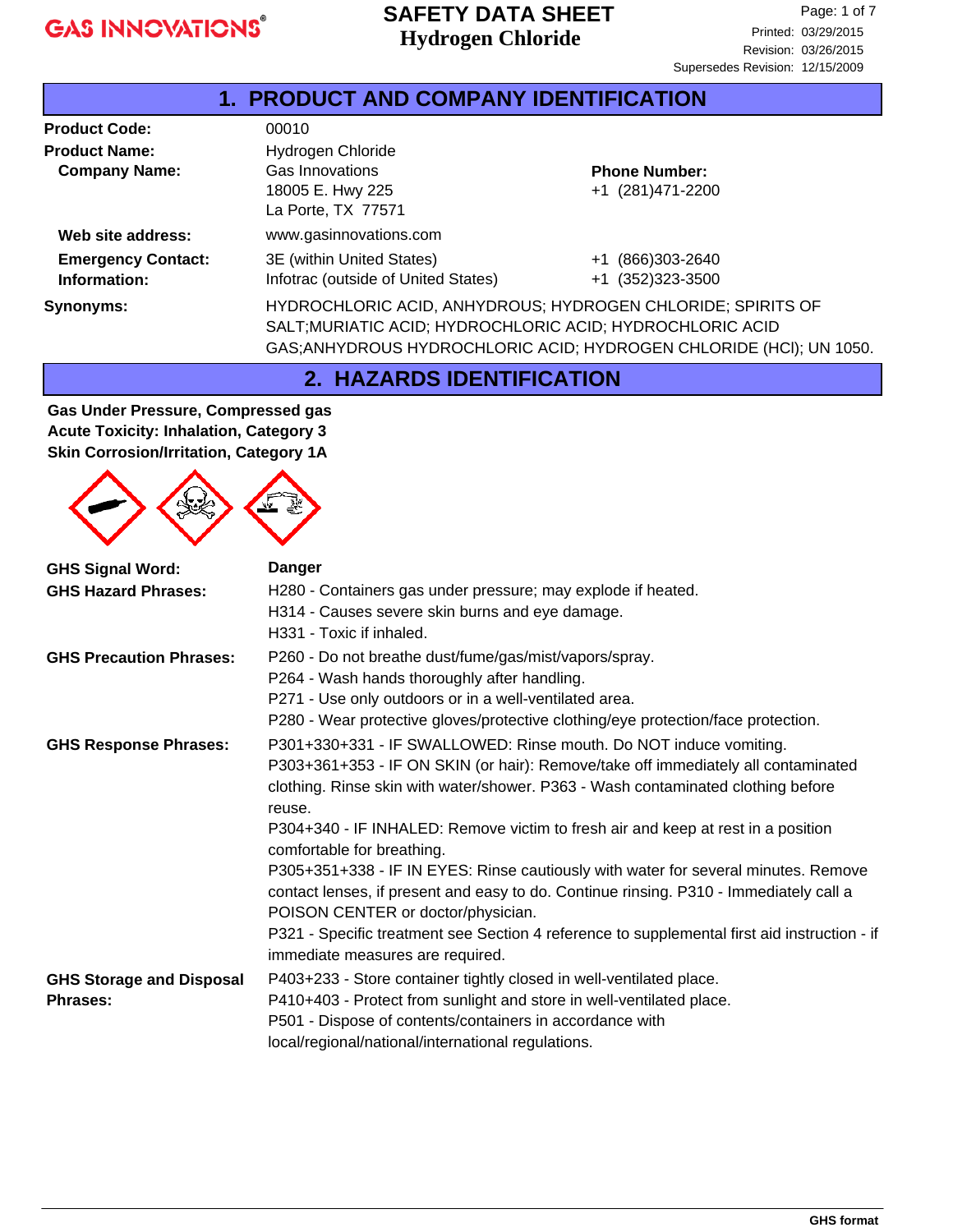## **Hydrogen Chloride SAFETY DATA SHEET**



| <b>Potential Health Effects</b><br>(Acute and Chronic): |                                                                                              |
|---------------------------------------------------------|----------------------------------------------------------------------------------------------|
| Inhalation:                                             | Toxic if inhaled. May cause respiratory tract irritation. May cause respiratory tract burns. |
| <b>Skin Contact:</b>                                    | May cause skin irritation. May cause severe burns to the skin.                               |
| <b>Eye Contact:</b>                                     | May cause burns to the eyes. May cause eye damage.                                           |
| Ingestion:                                              | May cause burns of the mucous membranes in the mouth, throat, esophagus, and<br>stomach.     |

| CAS#                                                                                                                 |                                    | <b>Hazardous Components (Chemical Name)</b><br><b>Concentration</b>                                                                                                                                                                                                                                                                                               |  |  |
|----------------------------------------------------------------------------------------------------------------------|------------------------------------|-------------------------------------------------------------------------------------------------------------------------------------------------------------------------------------------------------------------------------------------------------------------------------------------------------------------------------------------------------------------|--|--|
| 7647-01-0                                                                                                            | Hydrogen chloride                  | 100 %                                                                                                                                                                                                                                                                                                                                                             |  |  |
|                                                                                                                      |                                    | <b>4. FIRST AID MEASURES</b>                                                                                                                                                                                                                                                                                                                                      |  |  |
| <b>Emergency and First Aid</b><br><b>Procedures:</b>                                                                 |                                    | Consult a physician. Show this safety data sheet to the doctor in attendance.                                                                                                                                                                                                                                                                                     |  |  |
| In Case of Inhalation:                                                                                               |                                    | If breathed in, move person into fresh air. If not breathing give artificial respiration,<br>preferably mouth-to-mouth. If breathing is difficult, give oxygen. Get immediate medical<br>advice/attention.                                                                                                                                                        |  |  |
| In Case of Skin Contact:                                                                                             |                                    | Wash skin with soap and water for at least 15 minutes while removing contaminated<br>clothing and shoes. Get immediate medical advice/attention. Wash contaminated<br>clothing before reuse. Destroy contaminated shoes.                                                                                                                                          |  |  |
| In Case of Eye Contact:                                                                                              |                                    | Flush eyes with plenty of water for at least 15 minutes, occasionally lifting the upper and<br>lower eyelids. Remove contact lenses, if present and easy to do after 5 minutes and<br>continue rinsing for an additional 15 minutes. Get medical attention immediately.                                                                                           |  |  |
| In Case of Ingestion:                                                                                                |                                    | Call a POISON CENTER or doctor/physician immediately. Never make an unconscious<br>person vomit or drink fluids. Give large amounts of water or milk. Allow vomiting to occur.<br>When vomiting occurs, keep head lower than hips to help prevent aspiration. If person is<br>unconscious, turn head to side. Get immediate medical advice/attention.             |  |  |
| Note to Physician:                                                                                                   |                                    | For inhalation, consider oxygen. Avoid gastric lavage or emesis.                                                                                                                                                                                                                                                                                                  |  |  |
|                                                                                                                      |                                    | <b>5. FIRE FIGHTING MEASURES</b>                                                                                                                                                                                                                                                                                                                                  |  |  |
| <b>Flash Pt:</b>                                                                                                     |                                    | Method Used: Not Applicable<br>NA.                                                                                                                                                                                                                                                                                                                                |  |  |
| <b>Explosive Limits:</b>                                                                                             |                                    | LEL: No data.<br>UEL: No data.                                                                                                                                                                                                                                                                                                                                    |  |  |
| <b>NA</b><br><b>Autoignition Pt:</b>                                                                                 |                                    |                                                                                                                                                                                                                                                                                                                                                                   |  |  |
| Suitable Extinguishing Media: Dry chemical or CO2. For larger fires use regular foam or flood with fine water spray. |                                    |                                                                                                                                                                                                                                                                                                                                                                   |  |  |
|                                                                                                                      | <b>Fire Fighting Instructions:</b> | Negligible fire hazard. Keep unnecessary people away, isolate hazard area and deny<br>entry. Container may rupture or explode if exposed to heat. Do NOT get water inside of<br>containers. Move container from fire area if it can be done without risk. Cool containers<br>with water spray until well after the fire is out. Stay away from the ends of tanks. |  |  |
| Hazards:                                                                                                             | <b>Flammable Properties and</b>    | High temperatures and fire conditions can result in the formation of carbon monoxide<br>and carbon dioxide, chlorine gases.                                                                                                                                                                                                                                       |  |  |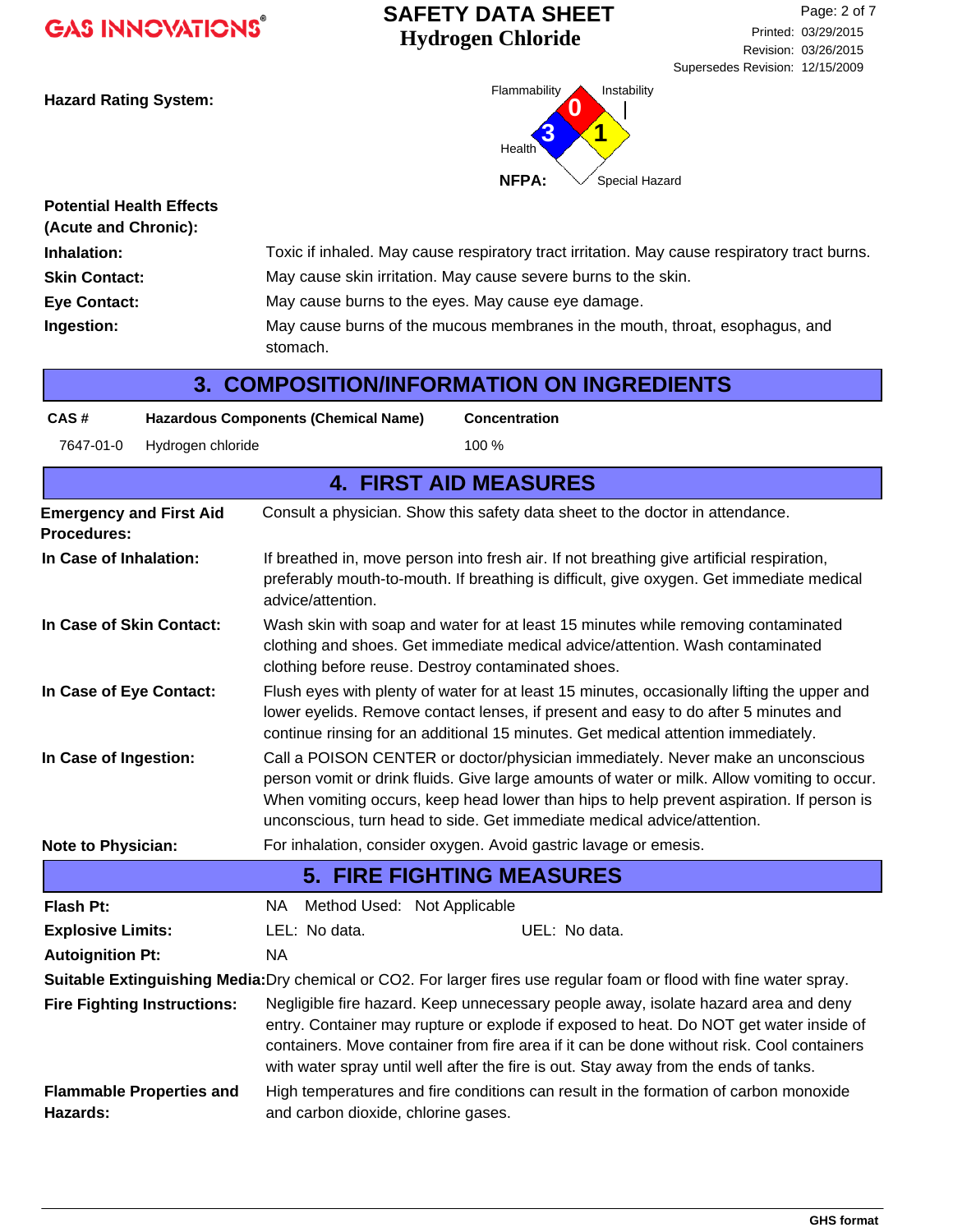|                                                                                                   | <b>6. ACCIDENTAL RELEASE MEASURES</b>                                                                                                                                                                                                                                                                                                                                                                                                            |  |  |
|---------------------------------------------------------------------------------------------------|--------------------------------------------------------------------------------------------------------------------------------------------------------------------------------------------------------------------------------------------------------------------------------------------------------------------------------------------------------------------------------------------------------------------------------------------------|--|--|
| <b>Protective Precautions,</b><br><b>Protective Equipment and</b><br><b>Emergency Procedures:</b> | Use proper personal protective equipment as indicated in Section 8.                                                                                                                                                                                                                                                                                                                                                                              |  |  |
| <b>Environmental Precautions:</b>                                                                 | Do not let product enter drains, sewers, watersheds or water systems.                                                                                                                                                                                                                                                                                                                                                                            |  |  |
| <b>Steps To Be Taken In Case</b><br><b>Material Is Released Or</b><br>Spilled:                    | Air Release: Reduce vapors with water spray. Stay upwind. Keep out of low areas.<br>Collect runoff for disposal as potential hazardous waste.                                                                                                                                                                                                                                                                                                    |  |  |
|                                                                                                   | Soil Release: Dig holding area such as a lagoon, pond or pit for containment. Dike for<br>later disposal. Absorb with earth, sand or other non-combustible material. Add an<br>alkaline material (lime, crushed limestone, sodium bicarbonate, or soda ash).                                                                                                                                                                                     |  |  |
|                                                                                                   | Water Release: Add an alkaline material (lime, crushed limestone, sodium bicarbonate,<br>or soda ash).                                                                                                                                                                                                                                                                                                                                           |  |  |
|                                                                                                   | Occupational Release: Stop leak if you can do it without risk. Reduce vapors with water<br>spray. Do not get water directly on material. Do not get water inside containers. Keep<br>unnecessary people away, isolate hazard area and deny entry.<br>Small Spills: Flood with water.                                                                                                                                                             |  |  |
|                                                                                                   | Large Spills: Dike for later disposal. Stay upwind. Keep out of low areas. Ventilate closed<br>spaces before entering. Evacuation radius: 150 feet. Notify Local Emergency Planning<br>Committee and State Emergency Response Commission for release greater than or<br>equal to RQ. If release occurs in the U.S. and is reportable under CERCLA Section 103,<br>notify the National Response Center at (800) 424-8802 or (202) 426-2675 (USA). |  |  |
|                                                                                                   | <b>7. HANDLING AND STORAGE</b>                                                                                                                                                                                                                                                                                                                                                                                                                   |  |  |
| <b>Precautions To Be Taken in</b><br>Handling:                                                    | Subject to handling regulations: U.S. OSHA 29 CFR 1910.119.                                                                                                                                                                                                                                                                                                                                                                                      |  |  |
| <b>Precautions To Be Taken in</b><br>Storing:                                                     | Cylinders should be stored and used in dry, well-ventilated areas away from sources of<br>heat or ignition. Store away from incompatible material. Protect containers against<br>damage.                                                                                                                                                                                                                                                         |  |  |
| <b>Other Precautions:</b>                                                                         | Store and handle in accordance with all current regulations and standards. Subject to<br>storage regulations: U.S. OSHA 29 CFR 1910.101. Notify State Emergency Response<br>Commission for storage or use at amounts greater than or equal to the TPQ (U.S. EPA<br>SARA Section 302). SARA Section 303 requires facilities storing a material with a TPQ<br>to participate in local emergency response planning (U.S. EPA 40 CRF 355.30).        |  |  |

When handling product under pressure, use piping and equipment adequately designed to withstand the pressures to be encountered. Never work on a pressurized system. Use a back flow preventive device in the piping. Gases can cause rapid suffocation because of oxygen deficiency; store and use with adequate ventilation. If a leak occurs, close the container valve and blow down the system in a safe and environmentally correct manner in compliance with all international, federal/national, state/provincial, and local laws; then repair the leak. Never place a container where it may become part of an electrical circuit.

### **8. EXPOSURE CONTROLS/PERSONAL PROTECTION**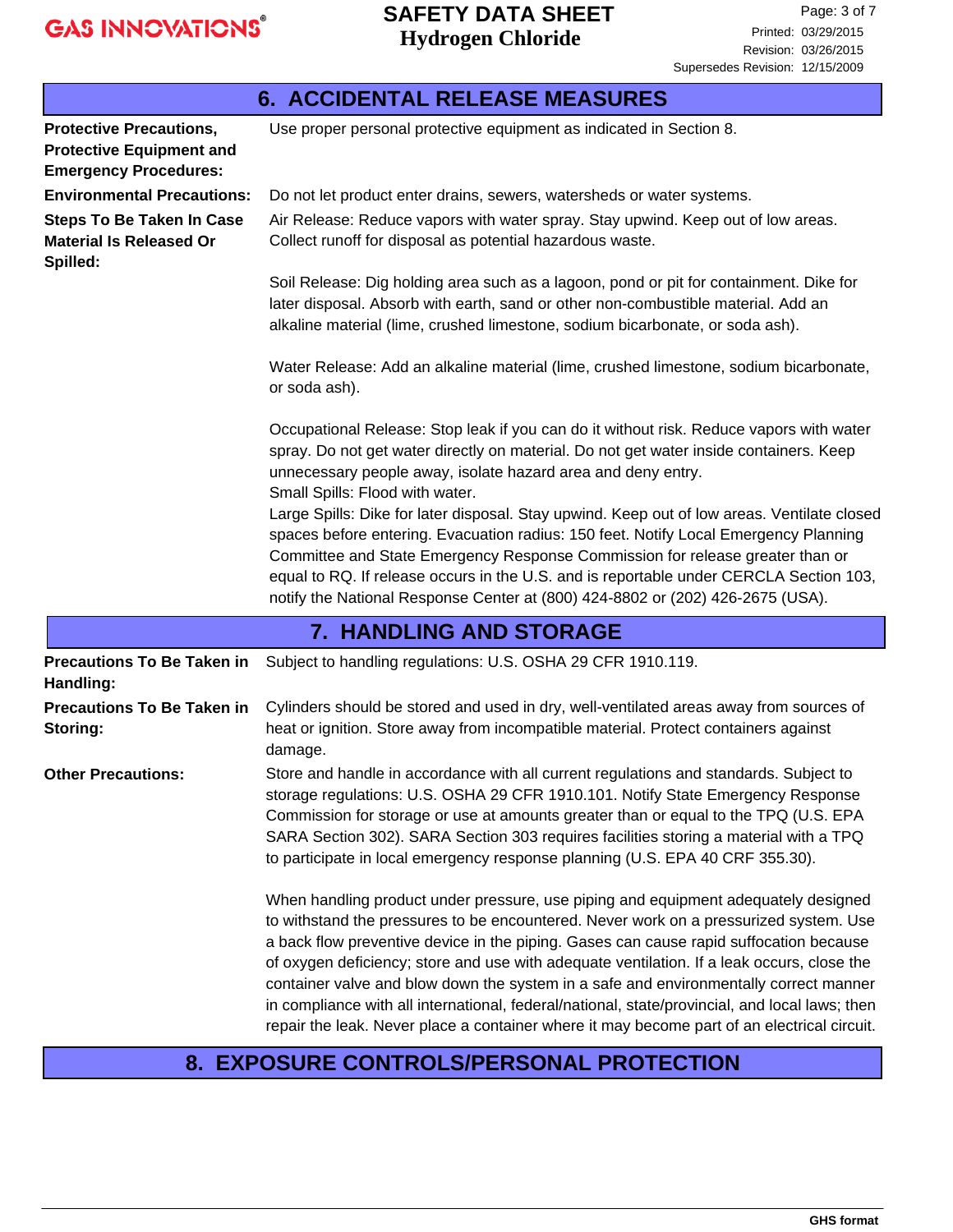#### **Hydrogen Chloride SAFETY DATA SHEET**

Revision: 03/26/2015 Printed: 03/29/2015 Page: 4 of 7

Supersedes Revision: 12/15/2009 **CAS # Partial Chemical Name OSHA TWA ACGIH TWA Other Limits** 7647-01-0 Hydrogen chloride CEIL: 5 ppm CEIL: 2 ppm No data. Any air-purifying half-mask respirator equipped with cartridge(s) providing protection against the compound of concern. Any air-purifying full-facepiece respirator (gas mask) with a chin-style, front-mounted or back-mounted canister providing protection against the compound of concern. Any powered, air-purifying respirator with cartridge(s) providing protection against this substance. Any supplied-air respirator. Any self-contained breathing apparatus with a full-facepiece. Emergency or planned entry into unknown concentrations or IDLH conditions. Any self-contained breathing apparatus that has a full-facepiece and is operated in a pressure-demand or other positive-pressure mode. Any supplied-air respirator with a full facepiece that is operated in a pressure-demand or other positive-pressure mode in combination with an auxiliary self-contained breathing apparatus operated in pressure-demand or other positive-pressure mode. Escape: Any air-purifying full-facepiece respirator (gas mask) with a chin-style, front-mounted or back-mounted canister providing protection against the compound of concern. Any appropriate escape-type, self-contained breathing apparatus. Under conditions of frequent use or heavy exposure, respiratory protection may be needed. Respiratory protection is ranked in order from minimum to maximum. Consider warning properties before use. For Unknown Concentrations or Immediately Dangerous to Life or Health. Any supplied-air respirator with full facepiece and operated in a pressure-demand or other positive-pressure mode in combination with a separate escape supply. Any self-contained breathing apparatus with a full facepiece. **Respiratory Equipment (Specify Type):** Wear safety glasses when handling cylinders; vapor-proof goggles and a face shield during cylinder change out or whenever contact with product is possible. Select eye protection in accordance with OSHA 29 CFR 1910.133. **Eye Protection: Protective Gloves:** Wear appropriate protective gloves to prevent skin exposure. Chemical resistant gloves. Wear appropriate protective clothing to prevent skin exposure. Chemical resistant apron. Chemical resistant boots. **Other Protective Clothing:** Local exhaust or process enclosure ventilation system. Ensure compliance with applicable exposure limits. Facilities storing or utilizing this material should be equipped with an eyewash facility and a safety shower. **Engineering Controls (Ventilation etc.): Environmental Exposure** Do not let product enter drains. **Controls:** Avoid contact with skin, eyes and clothing. Wash hands before breaks and immediately after handling the product. **Work/Hygienic/Maintenance Practices:**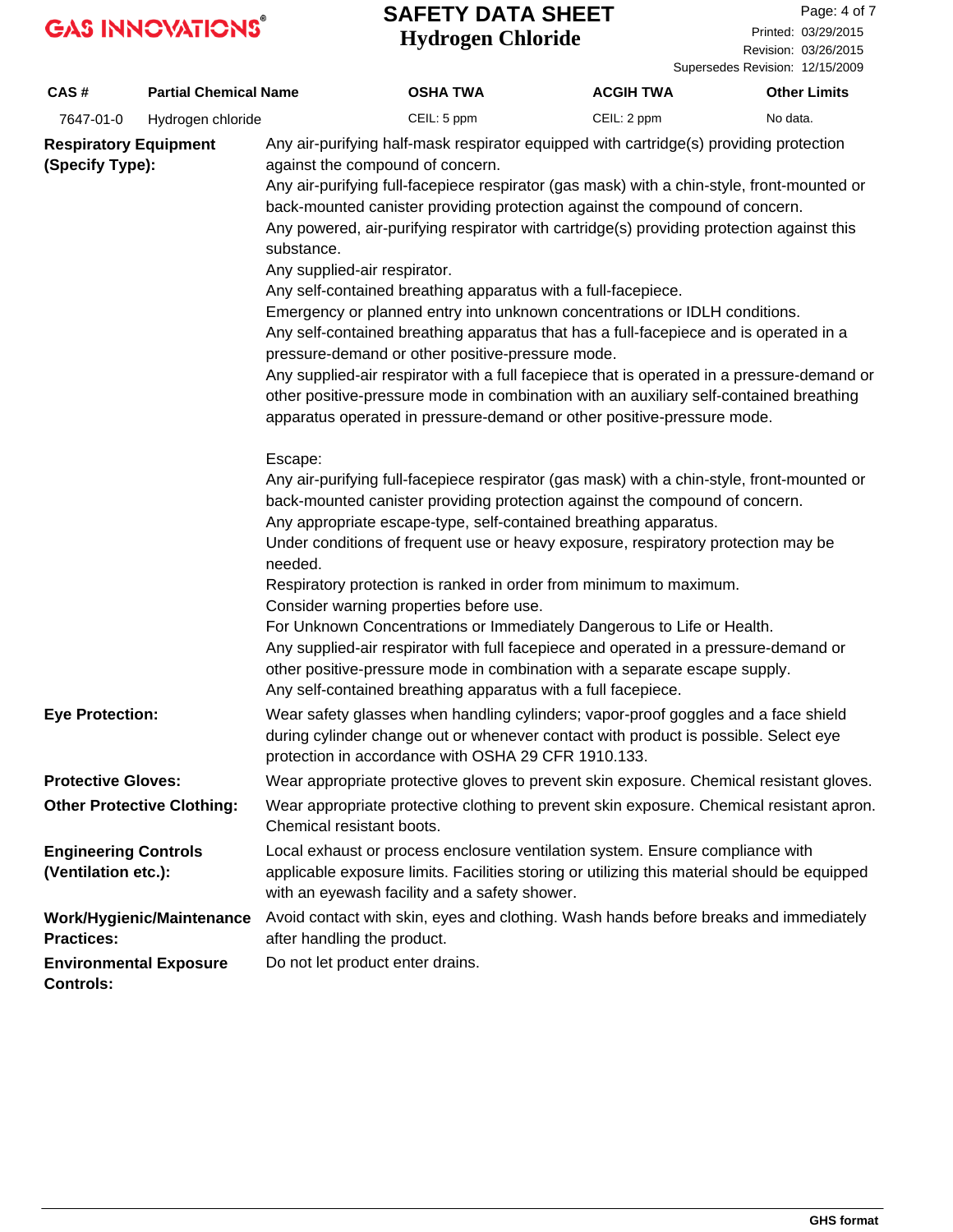## **Hydrogen Chloride SAFETY DATA SHEET**

|                                  | 9. PHYSICAL AND CHEMICAL PROPERTIES         |  |  |
|----------------------------------|---------------------------------------------|--|--|
| <b>Physical States:</b>          | [ ] Solid<br>[X] Gas<br>[ ] Liquid          |  |  |
| <b>Appearance and Odor:</b>      | Appearance: colorless.                      |  |  |
|                                  | Odor: irritating odor.                      |  |  |
|                                  |                                             |  |  |
|                                  | Odor Threshold: 1 - 5 ppm.                  |  |  |
| <b>Freezing Point:</b>           | $-175$ F ( $-115$ C)                        |  |  |
| <b>Boiling Point:</b>            | $-121$ F ( $-85.0$ C)                       |  |  |
| <b>Autoignition Pt:</b>          | <b>NA</b>                                   |  |  |
| <b>Flash Pt:</b>                 | NA.<br>Method Used: Not Applicable          |  |  |
| <b>Explosive Limits:</b>         | LEL: No data.<br>UEL: No data.              |  |  |
| Specific Gravity (Water = 1):    | 1.187<br>at -85.0 C (-121 F)                |  |  |
| Density:                         | NA.                                         |  |  |
| <b>Bulk density:</b>             | <b>NA</b>                                   |  |  |
| Vapor Pressure (vs. Air or       | 30400 MM_HG at 17.8 C (64.0 F)              |  |  |
| $mm Hg$ :                        |                                             |  |  |
| Vapor Density (vs. Air = 1):     | 1.268 AIR=1                                 |  |  |
| <b>Evaporation Rate:</b>         | <b>NA</b>                                   |  |  |
| <b>Solubility in Water:</b>      | 82.3%<br>0 C (32.0 F)<br>at                 |  |  |
| <b>Solubility Notes:</b>         | Soluble: alcohol, ether, benzene, methanol. |  |  |
| <b>Saturated Vapor</b>           | <b>NA</b>                                   |  |  |
| <b>Concentration:</b>            |                                             |  |  |
| <b>Viscosity:</b>                | <b>NA</b>                                   |  |  |
| <b>Octanol/Water Partition</b>   | <b>NA</b>                                   |  |  |
| <b>Coefficient:</b>              |                                             |  |  |
| pH:                              | acidic in solution                          |  |  |
| <b>Percent Volatile:</b>         | NA.                                         |  |  |
| VOC / Volume:                    | <b>NA</b>                                   |  |  |
| <b>Particle Size:</b>            | <b>NA</b>                                   |  |  |
| <b>Heat Value:</b>               | <b>NA</b>                                   |  |  |
| <b>Corrosion Rate:</b>           | NA.                                         |  |  |
| Molecular Formula & Weight: H-Cl | 36.46                                       |  |  |

|                                                             | <b>10. STABILITY AND REACTIVITY</b>                                                                                                                                                     |  |  |
|-------------------------------------------------------------|-----------------------------------------------------------------------------------------------------------------------------------------------------------------------------------------|--|--|
| <b>Reactivity:</b>                                          | High temperatures and fire conditions can result in the formation of carbon monoxide<br>and carbon dioxide, chlorine gases.                                                             |  |  |
| <b>Stability:</b>                                           | Unstable [ ]<br>Stable [X]                                                                                                                                                              |  |  |
| <b>Conditions To Avoid -</b><br>Instability:                | Heat, flames and sparks. No smoking. Minimize contact with material. Avoid inhalation of<br>material or combustion by-products. Container may rupture or explode if exposed to<br>heat. |  |  |
| Avoid:                                                      | Incompatibility - Materials To Metals. Cyanides, amines, Bases, metal carbides, Oxidizing materials, Acids, Halo<br>carbons, combustible materials, Halogens, metal salts.              |  |  |
|                                                             | Hazardous Decomposition Or High temperatures and fire conditions can result in the formation of carbon monoxide                                                                         |  |  |
| <b>Byproducts:</b>                                          | and carbon dioxide, chlorine gases.                                                                                                                                                     |  |  |
| <b>Possibility of Hazardous</b><br><b>Reactions:</b>        | Will occur [ ] Will not occur [X]                                                                                                                                                       |  |  |
| <b>Conditions To Avoid -</b><br><b>Hazardous Reactions:</b> | No data available.                                                                                                                                                                      |  |  |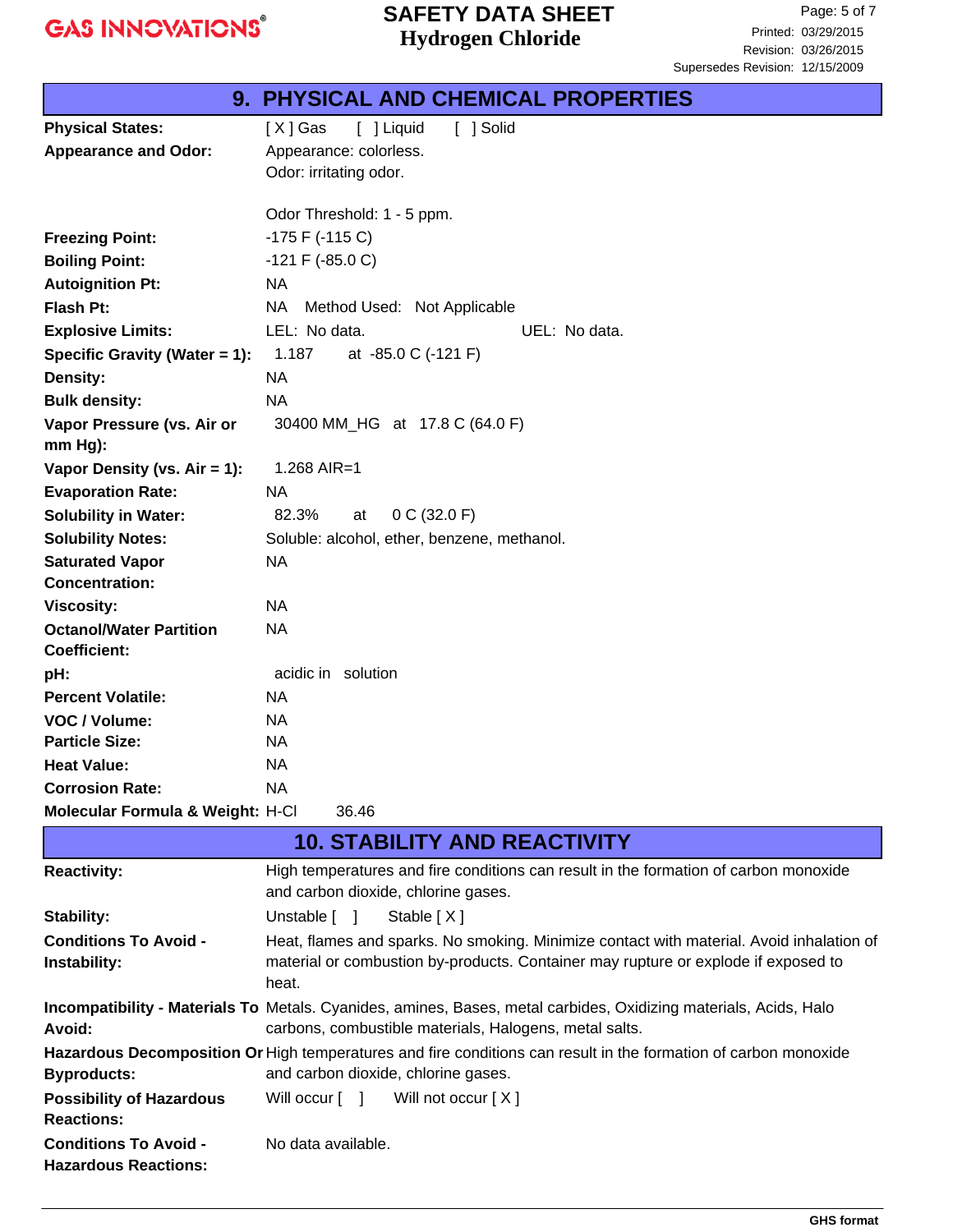## **Hydrogen Chloride SAFETY DATA SHEET**

| <b>11. TOXICOLOGICAL INFORMATION</b>                                                                                                                                                                                               |                                                                                                                                                                                                                                |                   |                           |              |
|------------------------------------------------------------------------------------------------------------------------------------------------------------------------------------------------------------------------------------|--------------------------------------------------------------------------------------------------------------------------------------------------------------------------------------------------------------------------------|-------------------|---------------------------|--------------|
| <b>Toxicological Information:</b>                                                                                                                                                                                                  | Epidemiology: No information available.<br>Teratogenicity: No information available.<br>Reproductive Effects: No information available.<br>Mutagenicity: No information available.<br>Neurotoxicity: No information available. |                   |                           |              |
|                                                                                                                                                                                                                                    | Other Studies: CAS# 7647-01-0:<br>Acute toxicity, LD50, Oral, Rabbit, 900 mg/kg<br>Acute toxicity, LC50, Inhalation, Rat, 3124 ppm, 1 H.                                                                                       |                   |                           |              |
| <b>Irritation or Corrosion:</b>                                                                                                                                                                                                    | Moderate irritation effect.                                                                                                                                                                                                    |                   |                           |              |
| <b>Sensitization:</b>                                                                                                                                                                                                              | No data available.                                                                                                                                                                                                             |                   |                           |              |
| <b>Carcinogenicity:</b>                                                                                                                                                                                                            | NTP? No<br>IARC Monographs? No                                                                                                                                                                                                 |                   | <b>OSHA Regulated? No</b> |              |
|                                                                                                                                                                                                                                    | <b>12. ECOLOGICAL INFORMATION</b>                                                                                                                                                                                              |                   |                           |              |
| <b>General Ecological</b><br>Information:                                                                                                                                                                                          | Environmental: No information available.<br>Physical: No information available.                                                                                                                                                |                   |                           |              |
| <b>Results of PBT and vPvB</b><br>assessment:                                                                                                                                                                                      | Other Studies: CAS# 7647-01-0:<br>LC50, Western Mosquitofish (Gambina affinis), adult(s), 282000 ug/L, 24H, Mortality<br>LC50, Common Shrimp, Sand Shrimp (Crangon crangon), adult(s), 260000 ug/L, 48H,<br>Mortality.         |                   |                           |              |
| <b>13. DISPOSAL CONSIDERATIONS</b>                                                                                                                                                                                                 |                                                                                                                                                                                                                                |                   |                           |              |
| Dispose of contents/containers in accordance with local/regional/national/international<br><b>Waste Disposal Method:</b><br>regulations. Subject to disposal regulations: U.S. EPA 40 CFR 262. Hazardous Waste<br>Number(s): D002. |                                                                                                                                                                                                                                |                   |                           |              |
|                                                                                                                                                                                                                                    | <b>14. TRANSPORT INFORMATION</b>                                                                                                                                                                                               |                   |                           |              |
| <b>LAND TRANSPORT (US DOT):</b>                                                                                                                                                                                                    |                                                                                                                                                                                                                                |                   |                           |              |
| DOT Proper Shipping Name: Hydrogen chloride, anhydrous.<br>POISON GAS<br><b>DOT Hazard Class:</b><br>2.3<br><b>UN1050</b><br><b>UN/NA Number:</b><br>INHALATION<br>\HAZARD<br>CORROSIVE                                            |                                                                                                                                                                                                                                |                   |                           |              |
| <b>LAND TRANSPORT (Canadian TDG):</b>                                                                                                                                                                                              |                                                                                                                                                                                                                                |                   |                           |              |
| <b>TDG Shipping Name:</b>                                                                                                                                                                                                          | Hydrogen chloride, anhydrous.                                                                                                                                                                                                  |                   |                           |              |
| AIR TRANSPORT (ICAO/IATA):<br><b>ICAO/IATA Shipping Name:</b><br>Forbidden.<br>Toxic-Inhalation Hazard Zone C.                                                                                                                     |                                                                                                                                                                                                                                |                   |                           |              |
|                                                                                                                                                                                                                                    | <b>15. REGULATORY INFORMATION</b>                                                                                                                                                                                              |                   |                           |              |
| EPA SARA (Superfund Amendments and Reauthorization Act of 1986) Lists                                                                                                                                                              |                                                                                                                                                                                                                                |                   |                           |              |
| CAS#                                                                                                                                                                                                                               | <b>Hazardous Components (Chemical Name)</b>                                                                                                                                                                                    | S. 302 (EHS)      | S. 304 RQ                 | S. 313 (TRI) |
| Hydrogen chloride<br>7647-01-0                                                                                                                                                                                                     |                                                                                                                                                                                                                                | <b>Yes 500 LB</b> | Yes 5000 LB               | Yes          |
|                                                                                                                                                                                                                                    |                                                                                                                                                                                                                                |                   |                           |              |